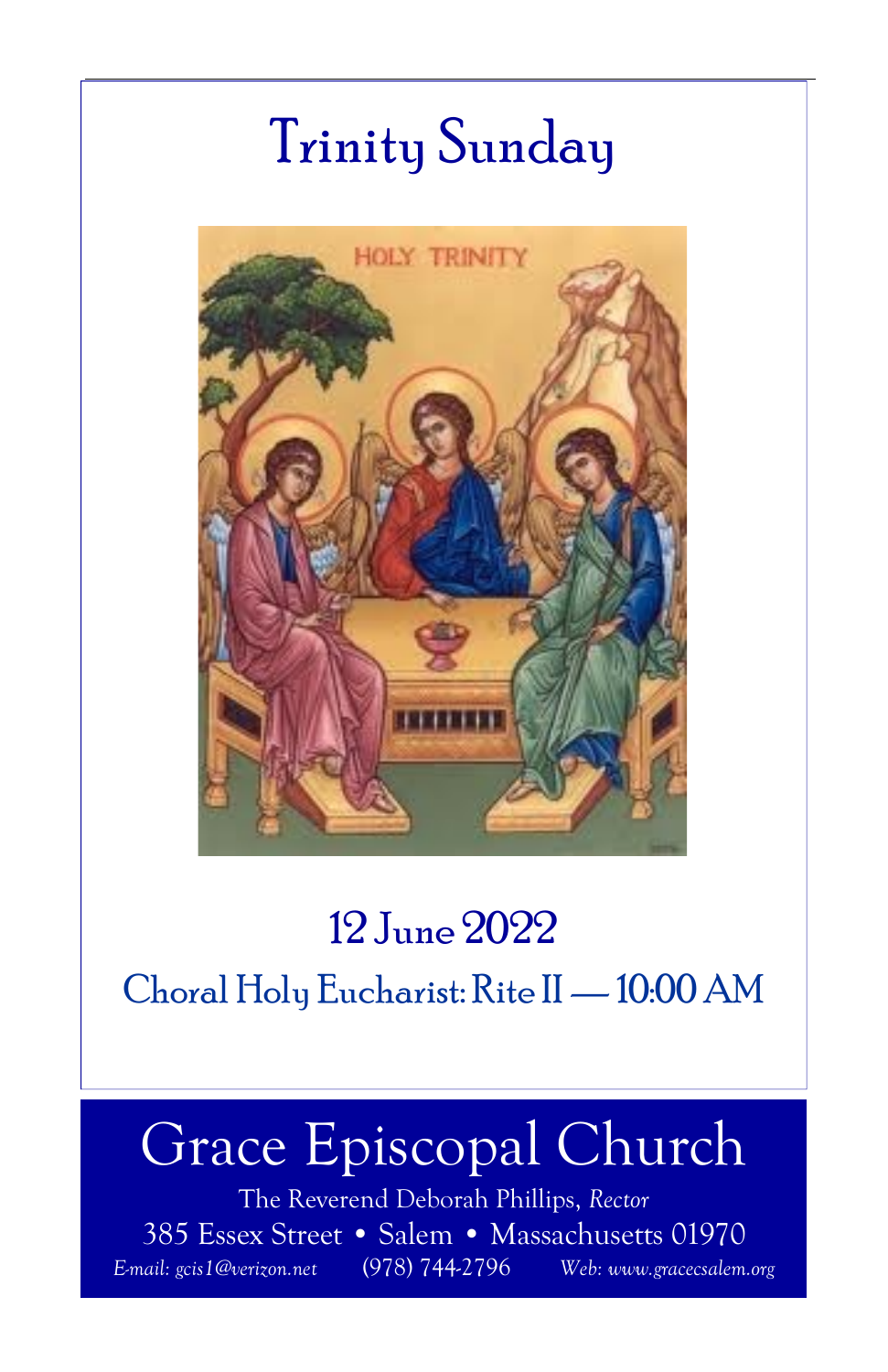### **To God Be The Glory**

Text: Mark Schweizer

Scottish Tune: Leaving of Lismore adapted and arranged by George Bayley



 $\overline{2}$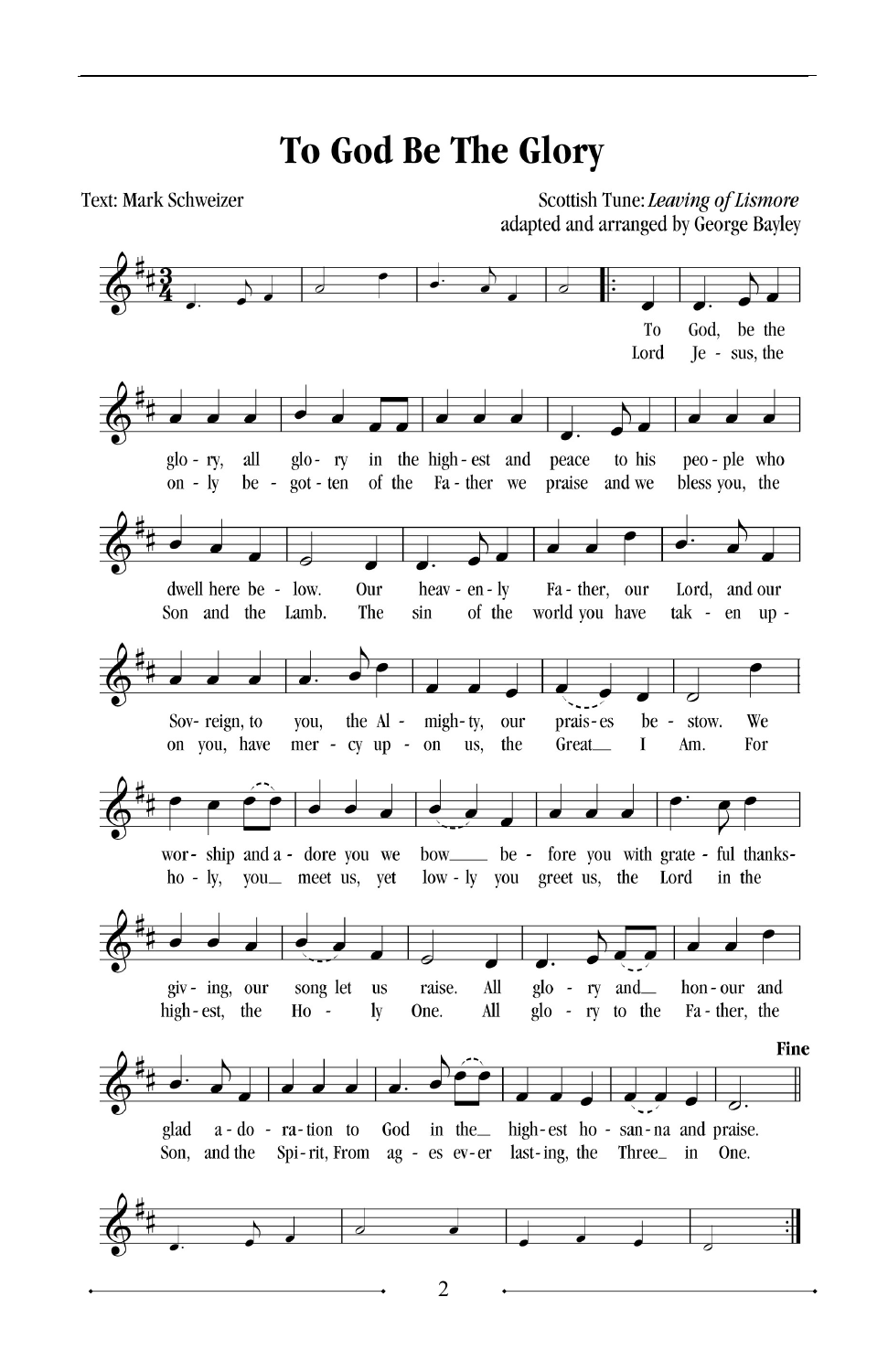#### Choral Holy Eucharist: Rite II 10:00 AM

The Word of God

**Opening Voluntary** Praeludium Moritz Brosig

Hymn at the Procession The Hymnal 1982, #362

Holy, holy holy! Nicaea

#### Welcome and Announcements

The people standing, the Officiant says Blessed be God: Father, Son, and Holy Spirit. People And blessed be his kingdom, now and for ever. Amen.

The Collect for Purity The Book of Common Prayer, page 355

The Song of Praise (facing page)

#### The Collect of the Day

Almighty and everlasting God, you have given to us your servants grace, by the confession of a true faith, to acknowledge the glory of the eternal Trinity, and in the power of your divine Majesty to worship the Unity: Keep us steadfast in this faith and worship, and bring us at last to see you in your one and eternal glory, O Father; who with the Son and the Holy Spirit live and reign, one God, for ever and ever. Amen.

#### The Lessons The people sit. First Lesson Proverbs 8:1-4, 22-31

Does not wisdom call, and does not understanding raise her voice? On the heights, beside the way, at the crossroads she takes her stand; beside the gates in front of the town, at the entrance of the portals she cries out: "To you, O people, I call, and my cry is to all that live. The Lord created me at the beginning of his work, the first of his acts of long ago. Ages ago I was set up, at the first, before the beginning of the earth. When there were no depths I was brought forth, when there were no springs abounding with water. Before the mountains had been shaped, before the hills, I was brought forth-- when he had not yet made earth and fields, or the world's first bits of soil. When he established the heavens, I was there, when he drew a circle on the face of the deep, when he made firm the skies above, when he established the fountains of the deep, when he assigned to the sea its limit, so that the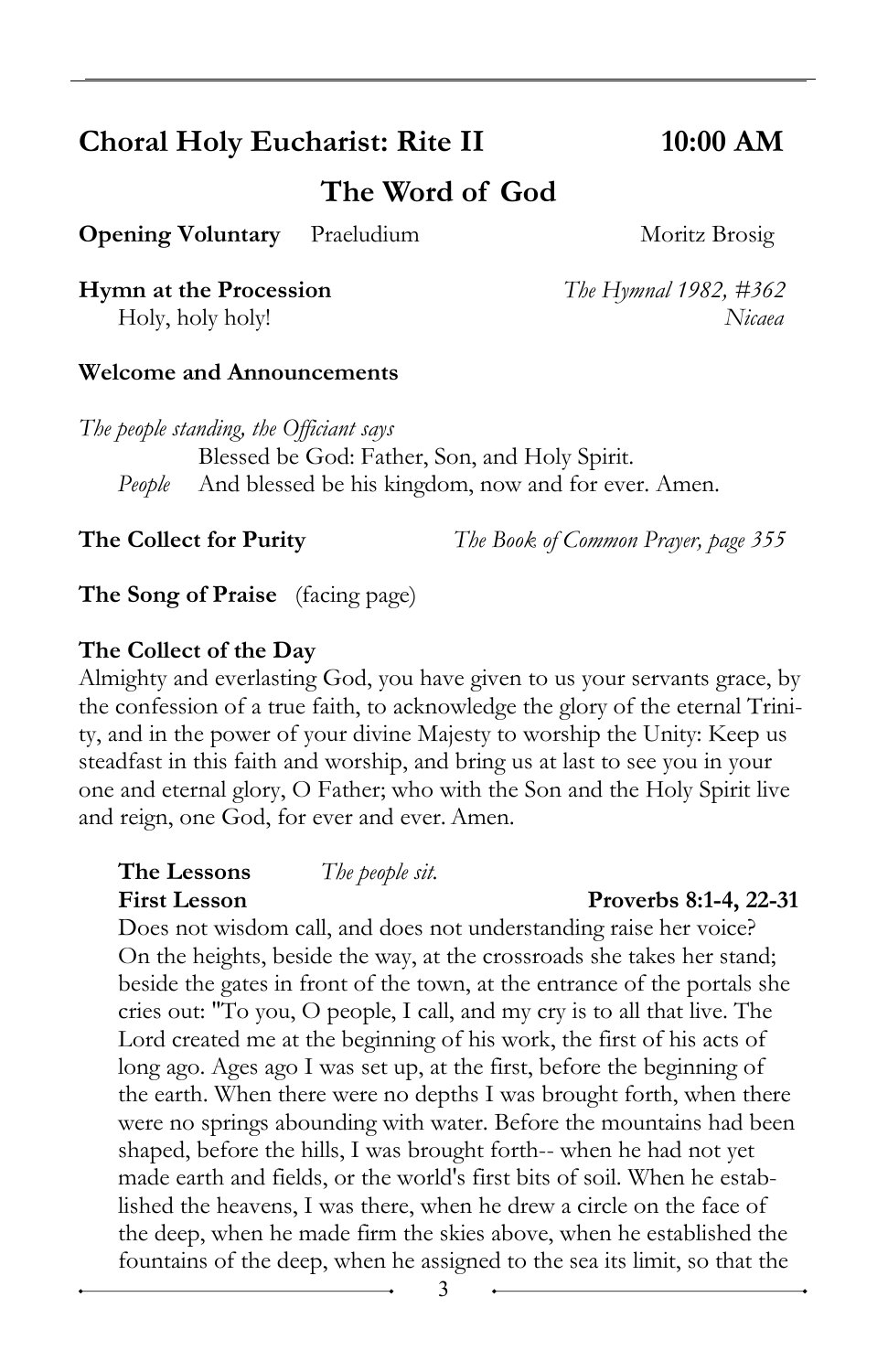waters might not transgress his command, when he marked out the foundations of the earth, then I was beside him, like a master worker; and I was daily his delight, rejoicing before him always, rejoicing in his inhabited world and delighting in the human race."

Lector The Word of the Lord. People Thanks be to God.

#### Psalm 8

| 1 O LORD our Governor, *                                                                                             |
|----------------------------------------------------------------------------------------------------------------------|
| how exalted is your Name in all the world!                                                                           |
| 2 Out of the mouths of infants and children *<br>your majesty is praised above the heavens.                          |
| 3 You have set up a stronghold against your adversaries, *<br>to quell the enemy and the avenger.                    |
| 4 When I consider your heavens, the work of your fingers, *<br>the moon and the stars you have set in their courses, |
| 5 What is man that you should be mindful of him? *<br>the son of man that you should seek him out?                   |
| 6 You have made him but little lower than the angels; *<br>you adorn him with glory and honor;                       |
| 7 You give him mastery over the works of your hands; *<br>you put all things under his feet:                         |
| 8 All sheep and oxen, *<br>even the wild beasts of the field,                                                        |
| 9 The birds of the air, the fish of the sea, *<br>and whatsoever walks in the paths of the sea.                      |
| 10 O LORD our Governor, *<br>how exalted is your Name in all the world!.                                             |

#### The Second Lesson Romans 5:1-5

Since we are justified by faith, we have peace with God through our Lord Jesus Christ, through whom we have obtained access to this grace in which we stand; and we boast in our hope of sharing the glory of God. And not only that, but we also boast in our sufferings, knowing that suffering produces endurance, and endurance produces character, and character produces hope, and hope does not disappoint us, because God's love has been poured into our hearts through the Holy Spirit that has been given to us.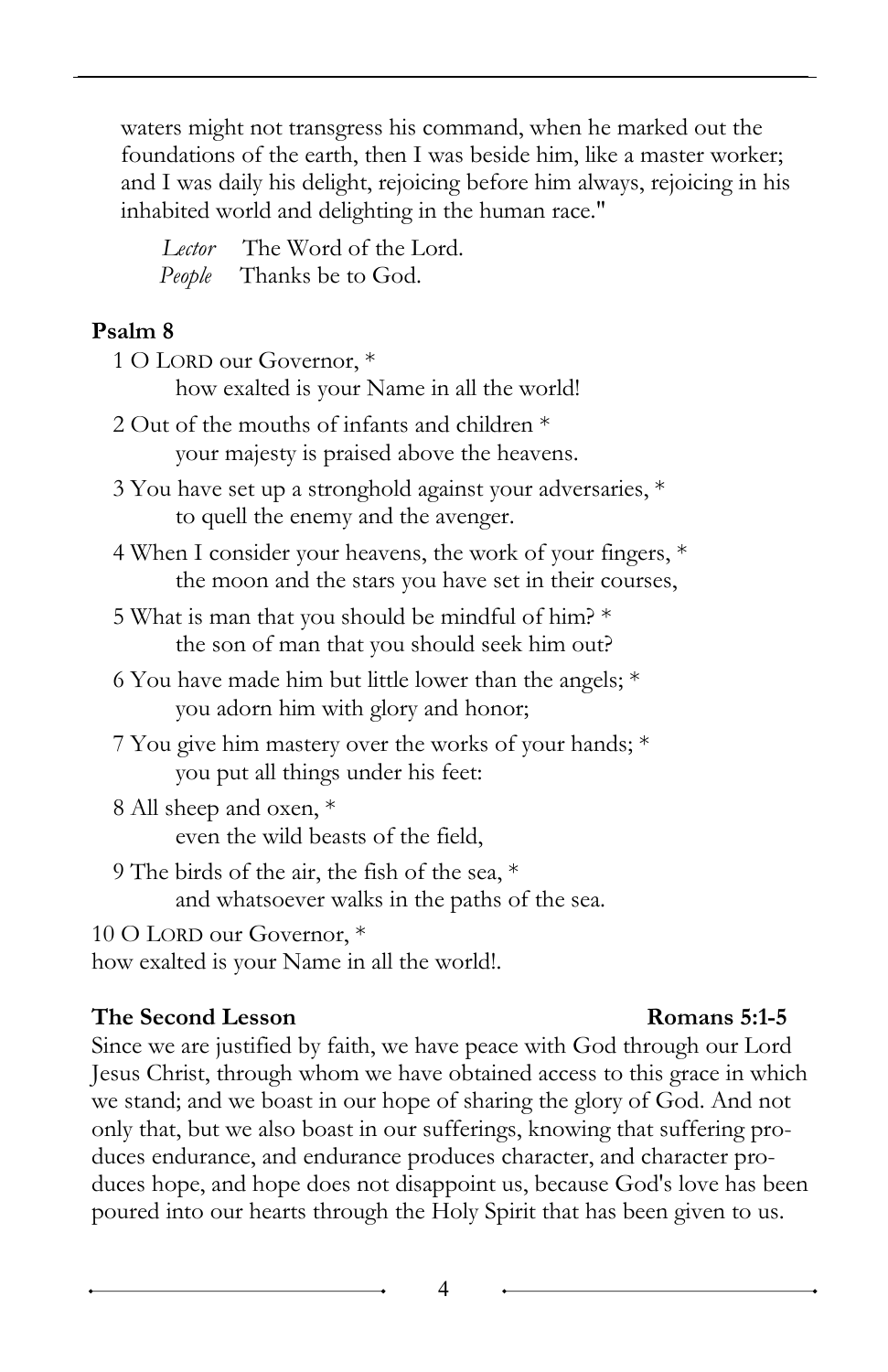Lector The Word of the Lord. People Thanks be to God.

#### **The Sequence Hymn**  $\qquad \qquad$  The Hymnal 1982, #367

Round the Lord in glory seated Rustington

#### The Gospel John 16:12-15

Gospeller The Holy Gospel of Our Lord Jesus Christ according to John. People Glory to you, Lord Christ.

Jesus said to the disciples, "I still have many things to say to you, but you cannot bear them now. When the Spirit of truth comes, he will guide you into all the truth; for he will not speak on his own, but will speak whatever he hears, and he will declare to you the things that are to come. He will glorify me, because he will take what is mine and declare it to you. All that the Father has is mine. For this reason I said that he will take what is mine and declare it to you."

| Gospeller | The Gospel of the Lord.     |
|-----------|-----------------------------|
| People    | Praise to you, Lord Christ. |

The Sermon The Reverend Deborah Phillips

The Nicene Creed The Book of Common Prayer, page 358

The Prayers of the People: Form IV BCP, page 388

The Confession and Absolution BCP, page 360

The Peace

#### The Holy Communion

#### The Offertory Anthem Antonio Vivaldi

Sing to the Lord. Heaven and earth rejoice. Sing praises, sing praises. All heaven and earth rejoice and sing. Hear, O Israel: the Lord is a mighty God. All earth rejoice and sing. All heaven and earth rejoice: the Lord is a mighty God. Be joyful, the Lord is a mighty God.

**Hymn at the Presentation** The Hymnal 1982,  $\#365$ 

Come, thou almighty King Moscow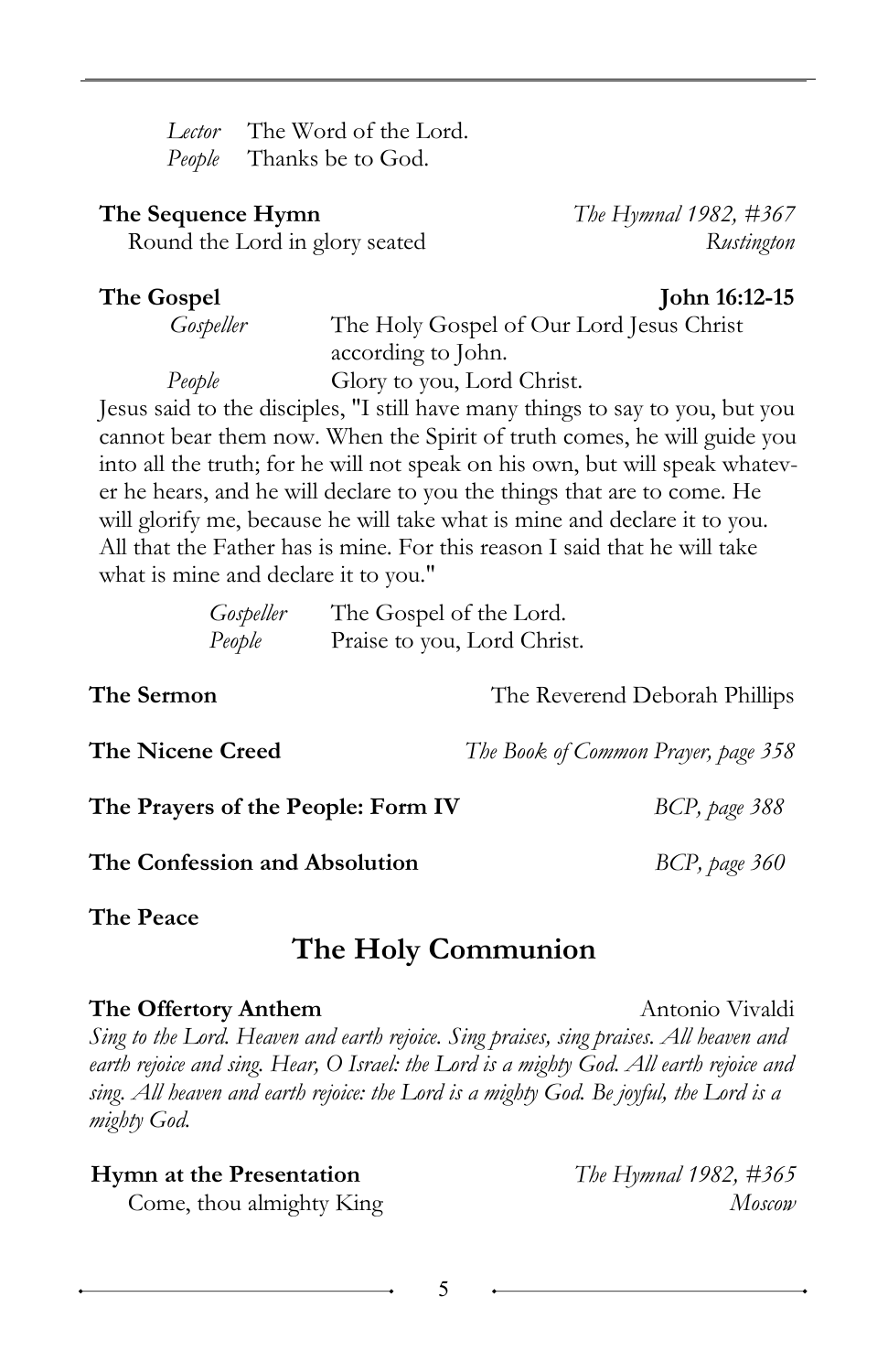#### Hymn during Communion The Hymnal 1982, #314 Humbly I adore thee Adoro devote

**Postcommunion Prayer** page 365

**Postcommunion Hymn**  $\blacksquare$   $\blacksquare$   $\blacksquare$   $\blacksquare$   $\blacksquare$   $\blacksquare$   $\blacksquare$   $\blacksquare$   $\blacksquare$   $\blacksquare$   $\blacksquare$   $\blacksquare$   $\blacksquare$   $\blacksquare$   $\blacksquare$   $\blacksquare$   $\blacksquare$   $\blacksquare$   $\blacksquare$   $\blacksquare$   $\blacksquare$   $\blacksquare$   $\blacksquare$   $\blacksquare$   $\blacksquare$   $\blacksquare$   $\blacksquare$   $\blacksquare$   $\blacks$ Holy Father, great Creator Regent Square

Blessing and Dismissal

**Closing Voluntary** Allein Gott in der Hoh Johann Pachelbel

#### — Worship Leaders —

The Reverend Deborah Phillips Celebrant and Preacher Larry Kamp **Channel Communisty** Creamist and Choir Director Gavin Watson-Bertrand Acolyte Barbara Layne Lector Barbara Layne, Peggy Carter Ushers Ushers

#### Permission to podcast / stream the music in this service obtained from ONE LICENSE with license A-401113, from St James Music Press with license number 7273, and from RiteSong. All other music used in this service is in the Public Domain.

Permissions for livestreaming

Please keep your mask on to receive the wafer after which you may step aside and consume it before returning to your pew

| Body and Blood, come spiritually into my heart. I embrace you and unite    |
|----------------------------------------------------------------------------|
| myself entirely to you. Let me never be separated from you in this life or |
| in the life to come. Amen.                                                 |
|                                                                            |
| Communion                                                                  |

Beloved Jesus, I believe that you are present in the Blessed Sacrament of the Altar. I love you above all things, and I desire to receive you into my soul. Since I cannot at this moment receive you in the Sacrament of your

#### A Prayer for Spiritual Communion

The Fraction

#### The Great Thanksgiving: Eucharistic Prayer A page 361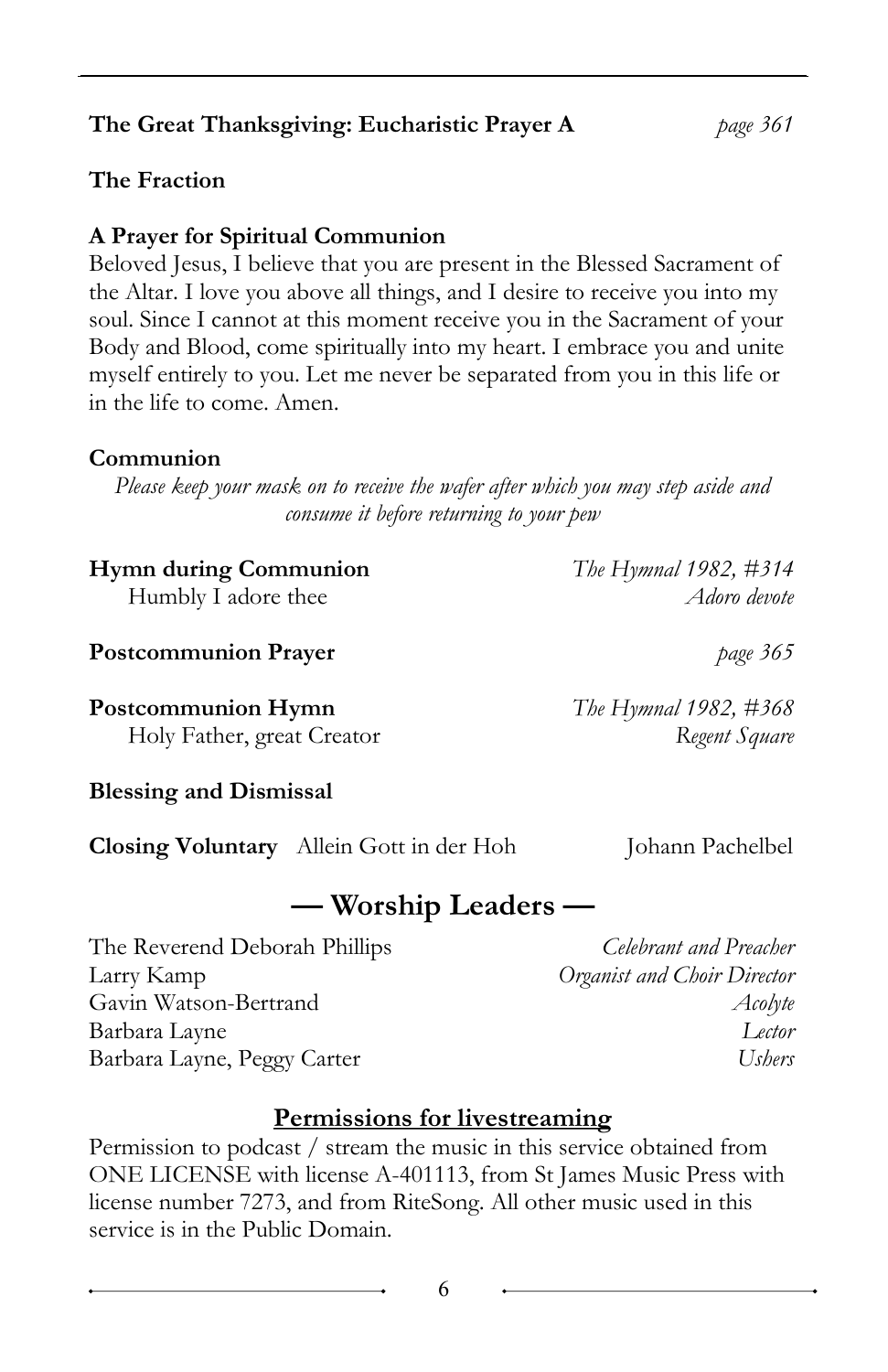#### Parish Prayer List

Evan Wagner, Garrett Graves, Nancy and her granddaughter, Sherri and Jerry Rhoads, Karen Kelly, Allison Mascolo, The Bishop-Tanquay Family, Marion McIntosh Gates, Max Joyce, Inga and Todd and Family, Linnae Peterson, Mel, Melissa Glassman, Corey MacNeil, Cliff Cutler, Helen Phillips, Kristin Gourley, Scott Tucker, Zan Duffy, Dianne, Sarah Colvin Duffy, Michael Towey, Stacia, Brian Peterson, Jenny, Loretta and Kris, Deb Papps, Derek Fuller and Family, the people of Palestine, Afghanistan, and Ukraine; the Salem Public Schools and for an end to racism, war, anti-Semitism, gun violence and oppression.

If you have prayer requests, please email

regathering@gracechurchsalem.org by Tuesday at noon for publication in that week's e-news.

#### **Juneteenth Service**

Join us next Sunday at 10:00 am for our observance of Juneteenth. Juneteenth marks a time in history that has remained largely unknown within the white community, yet it has long been celebrated among the African American community. The brutal history of slavery and segregation continues to inflict pain on our society, and Juneteenth offers a light of hope on the fight for freedom and justice.

We mark this moment as a Church not only to celebrate the end of the institution of American slavery, but also as a reminder of the continued work to dismantle the sin of racism which permeates every aspect of our lives.

During this time of worship, we will celebrate the gifts and beauty of the Black community, acknowledge the atrocities of our past and the present, and commit to working toward a more equitable future. We will hear the words of a mother striving to raise an antiracist child. We will listen to the words of prophets of old and those of today. We will sing hymns of praise to the One who loves us all as Beloved children. Finally, we will gather around the table of justice, the altar of communion.

So please join us as we commemorate this notable day and recommit to our work of racial reconciliation and justice.